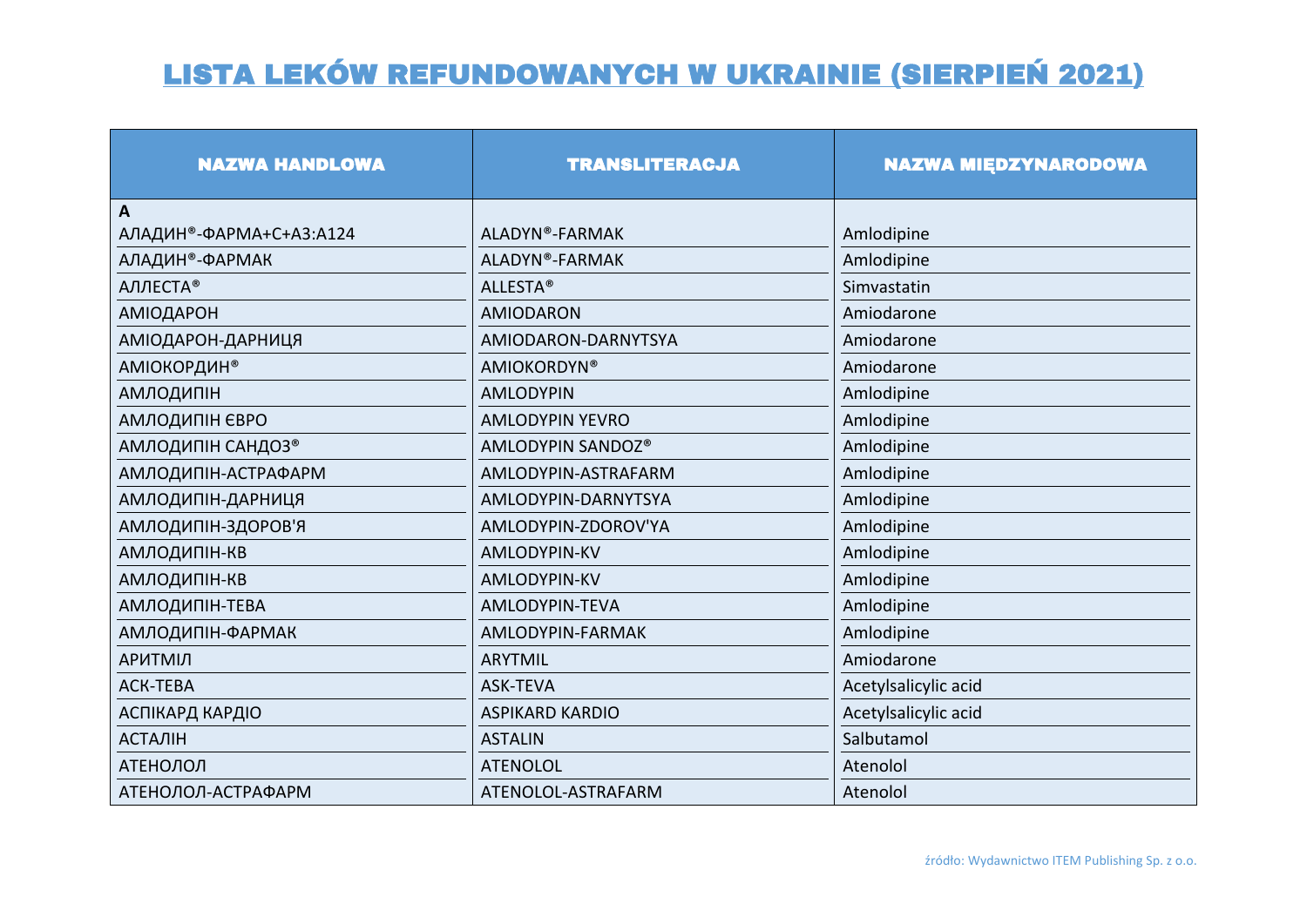| АТЕНОЛОЛ-ЗДОРОВ'Я              | ATENOLOL-ZDROWIE               | Atenolol             |
|--------------------------------|--------------------------------|----------------------|
| <b>АТЕРОКАРД</b>               | <b>ATHEROCARD</b>              | Clopidogrel          |
| АЦЕКОР КАРДІО                  | <b>ACECOR CARDIO</b>           | Acetylsalicylic acid |
|                                |                                |                      |
| Б                              |                                |                      |
| БЕКЛАЗОН-ЕКО                   | <b>BECLAZON-ECO</b>            | Beclometasone        |
| БЕКЛОФОРТ ЕВОХАЛЕР             | <b>BECLOFORT EVOHALER</b>      | Beclometasone        |
| <b>БЕНОДИЛ</b>                 | <b>BENODYL</b>                 | Budesonide           |
| БІПРОЛОЛ                       | <b>BIPROLOLU</b>               | Bisoprolol           |
| БІСОПРОЛОЛ АУРОБІНДО           | <b>BISOPROLOL AUROBINDO</b>    | Bisoprolol           |
| БІСОПРОЛОЛ АУРОБІНДО           | <b>BISOPROLOL AUROBINDO</b>    | Bisoprolol           |
| БІСОПРОЛОЛ САНДОЗ <sup>®</sup> | BISOPROLOL SANDOZ®             | Bisoprolol           |
| БІСОПРОЛОЛ-АСТРАФАРМ           | BISOPROLOL-ASTRAFARM           | Bisoprolol           |
| БІСОПРОЛОЛ-ЗДОРОВ'Я            | BISOPROLOL-ZDOROV'YA           | Bisoprolol           |
| БІСОПРОЛОЛ-КВ                  | <b>BISOPROLOL-KV</b>           | Bisoprolol           |
| БІСОПРОЛОЛ-ТЕВА                | <b>BISOPROLOL-TEVA</b>         | Bisoprolol           |
| БУДЕСОНІД ІЗІХЕЙЛЕР            | <b>BUDESONID IZIKHEYLER</b>    | <b>Budesonide</b>    |
| БУДЕСОНІД-ІНТЕЛІ               | <b>BUDESONID-INTELI</b>        | Budesonide           |
| БУДЕСОНІД-ІНТЕЛІ НЕБ           | <b>BUDESONID-INTELLI NIEBO</b> | <b>Budesonide</b>    |
| БУДІКСОН НЕБ                   | <b>NIEBO BUDIXON</b>           | Budesonide           |
|                                |                                |                      |
| B                              |                                |                      |
| ВАЗИЛІП®                       | <b>VAZILIP®</b>                | Simvastatin          |
| ВАЗОСТАТ-ЗДОРОВ'Я              | VAZOSTAT-ZDROWIE               | Simvastatin          |
| ВАРФАРЕКС <sup>®</sup>         | <b>WARFAREX®</b>               | Warfarin             |
| ВАРФАРИН НІКОМЕД               | <b>WARFARIN NICOMED</b>        | Warfarin             |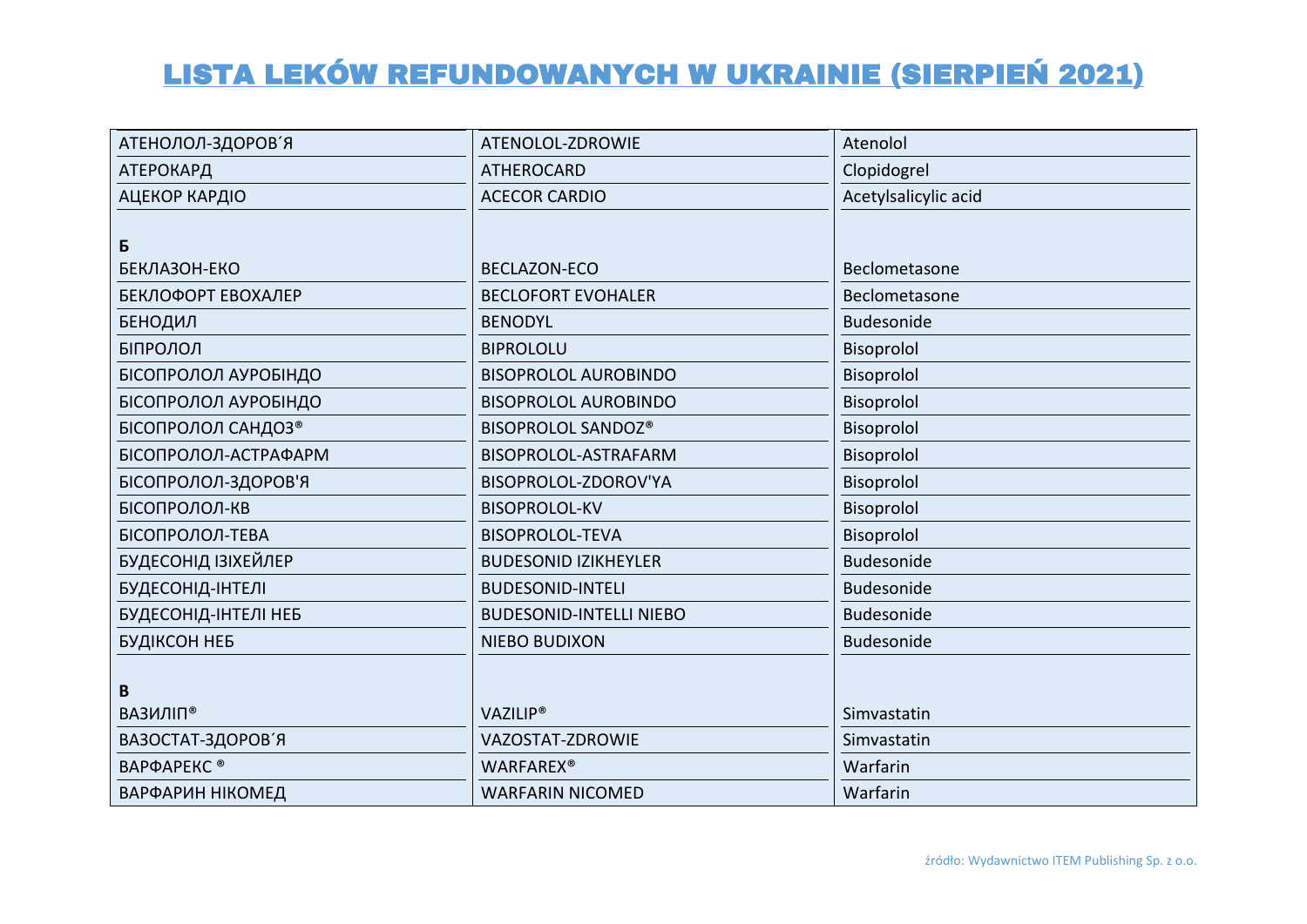| ВАРФАРИН ОРІОН              | <b>WARFARIN ORION</b>       | Warfarin            |
|-----------------------------|-----------------------------|---------------------|
| ВАРФАРИН ОРІОН              | <b>WARFARIN ORION</b>       | Warfarin            |
| ВАРФАРИН-ФС                 | <b>WARFARIN-FS</b>          | Warfarin            |
| ВЕРАПАМІЛ-ДАРНИЦЯ           | VERAPAMIL-DARNYTSYA         | Verapamil           |
| ВЕРАПАМІЛУ ГІДРОХЛОРИД      | CHLOROWODOREK WERAPAMINU    | Verapamil           |
| ВЕРОШПІРОН                  | <b>VEROSPIRON</b>           | Spironolactone      |
|                             |                             |                     |
| Г                           |                             |                     |
| <b>ГІДРОХЛОРТІАЗИД</b>      | CHLOROWODOROTIAZYD          | Hydrochlorothiazide |
| ГІПОТІАЗИД <sup>®</sup>     | <b>HYPOTIAZIDE®</b>         | Hydrochlorothiazide |
| ГЛІБЕНКЛАМІД                | <b>GLIBENKLAMID</b>         | Glibenclamide       |
| ГЛІБЕНКЛАМІД-ЗДОРОВ'Я       | <b>GLIBENCLAMID-ZDROWIE</b> | Glibenclamide       |
| ГЛІКЛАДА                    | <b>GLYKLADE</b>             | Gliclazide          |
| ГЛІКЛАЗИД-ЗДОРОВ'Я          | ZDROWIE GLIKLAZÓW           | Gliclazide          |
| ГЛІКЛАЗИД-ТЕВА              | <b>GLYCLASIDE-TEVA</b>      | Gliclazide          |
|                             |                             |                     |
| Д                           |                             |                     |
| ДИГОКСИН                    | <b>DYHOKSYN</b>             | Digoxin             |
| ДИГОКСИН-ЗДОРОВ'Я           | DYHOKSYN-ZDOROV'YA          | Digoxin             |
| ДІАБЕТОН <sup>®</sup> МК МГ | <b>DIABETON® MR MH</b>      | Gliclazide          |
| ДІАГЛІЗИД®                  | <b>DIAHLIZYD®</b>           | Gliclazide          |
| ДІАГЛІЗИД <sup>®</sup> МК   | <b>DIAHLIZYD® MR</b>        | Gliclazide          |
| ДІАФОРМІН®                  | <b>DIAFORMIN®</b>           | Metformin           |
|                             |                             |                     |
|                             |                             |                     |
|                             |                             |                     |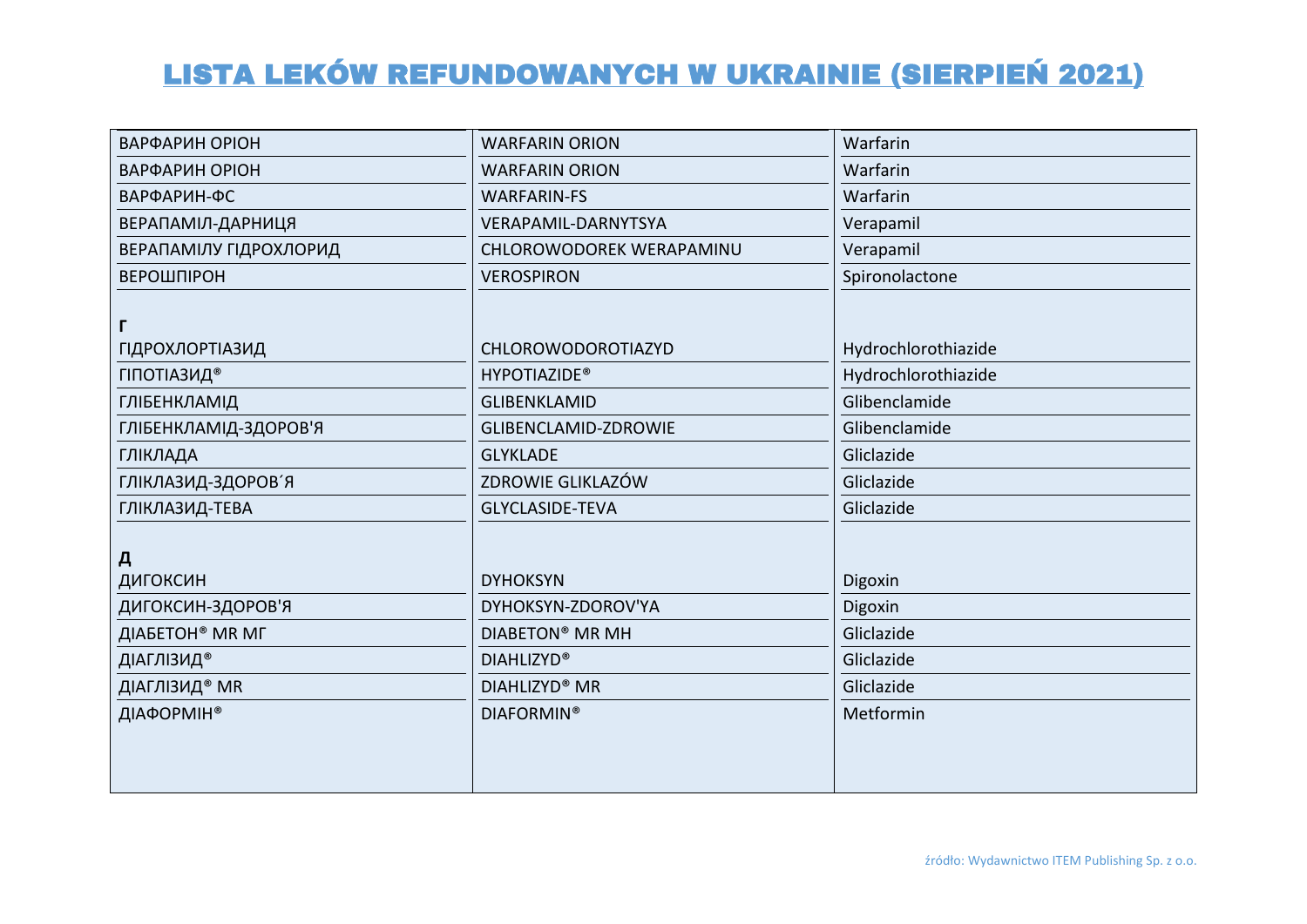| E                     |                             |                      |
|-----------------------|-----------------------------|----------------------|
| <b>ЕГІЛОК®</b>        | <b>EGILOK®</b>              | Metoprolol           |
| <b>ЕМЛОДИН®</b>       | <b>EMLODIN®</b>             | Amlodipine           |
| <b>ЕНАЛАПРИЛ</b>      | <b>ENALAPRIL</b>            | Enalapril            |
| ЕНАЛАПРИЛ-АСТРАФАРМ   | ENALAPRIL-ASTRAPHARM        | Enalapril            |
| ЕНАЛАПРИЛ-ДАРНИЦЯ     | ENALAPRIL-DARNYTSYA         | Enalapril            |
| ЕНАЛАПРИЛ-ЗДОРОВ'Я    | ENALAPRIL-ZDROWIE           | Enalapril            |
| ЕНАЛАПРИЛ-ЗДОРОВ'Я    | <b>ENALAPRIL-ZDROWIE</b>    | Enalapril            |
| ЕНАЛАПРИЛ-ТЕВА        | ENALAPRYL-TEVA              | Enalapril            |
| <b>ЕНАЛОЗИД® МОНО</b> | <b>ENALOZYD® MONO</b>       | Enalapril            |
| I3O-MIK®5MF           | IZO-MIK <sup>®</sup> 5MH    | Isosorbide dinitrate |
| $\mathbf k$           |                             |                      |
| КАРВЕДИЛОЛ АУРОБІНДО  | <b>KARVEDYLOL AUROBINDO</b> | Carvedilol           |
| КАРВЕДИЛОЛ ЗЕНТІВА    | <b>KARVEDYLOL ZENTIVA</b>   | Carvedilol           |
| КАРВЕДИЛОЛ САНДОЗ®    | KARVEDYLOL SANDOZ®          | Carvedilol           |
| КАРВЕДИЛОЛ-КВ         | KARVEDYLOL-KV               | Carvedilol           |
| <b>KAPBIYM</b>        | <b>KARVIUM</b>              | Carvedilol           |
| КАРДІОДАРОН-ЗДОРОВ'Я  | KARDIODARON-ZDOROV'YA       | Amiodarone           |
| <b>КАРДІСЕЙВ®</b>     | <b>KARDISEYV®</b>           | Acetylsalicylic acid |
| КЛОДІЯ                | <b>KLODIYA</b>              | Clopidogrel          |
| КЛОПІДОГРЕЛ-ТЕВА      | KLOPIDOHREL-TEVA            | Clopidogrel          |
| КЛОПІДОГРЕЛЬ          | <b>KLOPIDOHREL</b>          | Clopidogrel          |
|                       |                             |                      |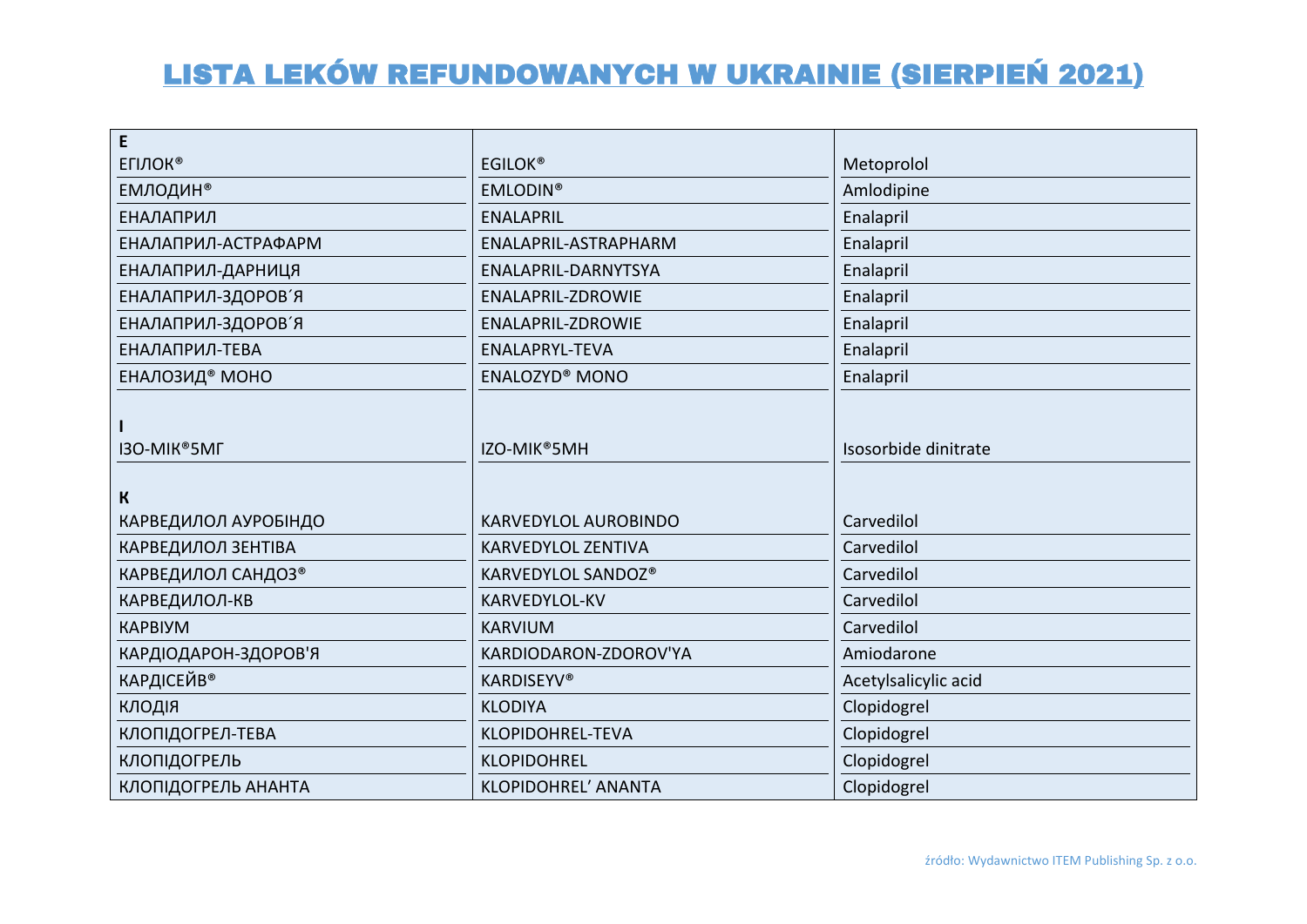| КЛОПІДОГРЕЛЬ ЗЕНТІВА | <b>KLOPIDOHREL' ZENTIVA</b> | Clopidogrel          |
|----------------------|-----------------------------|----------------------|
| КЛОПІДОГРЕЛЬ-САНОФІ  | KLOPIDOHREL'-SANOFI         | Clopidogrel          |
| КЛОПІДОГРЕЛЬ-ФАРМЕКС | KLOPIDOHREL'-FARMEKS        | Clopidogrel          |
| КЛОСАРТ <sup>®</sup> | <b>KLOSART®</b>             | Losartan             |
| КОРОНАЛ <sup>®</sup> | <b>KORONAL®</b>             | Bisoprolol           |
| <b>КСИНОКСІС®</b>    | <b>XYNOXIS®</b>             | Hydroxychloroquine   |
|                      |                             |                      |
| Л                    |                             |                      |
| ЛОЗАП®               | LOZAP <sup>®</sup>          | Losartan             |
| ЛОЗАРТАН-ТЕВА        | LOZARTAN-TEVA               | Losartan             |
| <b>ЛОСПИРИН®</b>     | <b>LOSPIRIN®</b>            | Acetylsalicylic acid |
| ЛОТАР®               | LOTAR <sup>®</sup>          | Losartan             |
|                      |                             |                      |
| M                    |                             |                      |
| <b>MATHIKOP</b>      | <b>MAGNICOR</b>             | Acetylsalicylic acid |
| <b>МЕДОГРЕЛЬ</b>     | MEDOHREL'                   | Clopidogrel          |
| <b>METAMIH®</b>      | <b>METAMIN®</b>             | Metformin            |
| <b>МЕТАФОРА®</b>     | <b>METAFORA®</b>            | Metformin            |
| <b>МЕТАФОРА®</b>     | <b>METAFORA®</b>            | Metformin            |
| МЕТОПРОЛОЛ           | <b>METOPROLOL</b>           | Metoprolol           |
| МЕТОПРОЛОЛУ ТАРТРАТ  | <b>METOPROLOLU TARTRAT</b>  | Metoprolol           |
| <b>МЕТФОГАМА®</b>    | <b>METFOGAMY®</b>           | Metformin            |
| <b>МЕТФОРМІН</b>     | <b>METFORMINA</b>           | Metformin            |
| МЕТФОРМІН САНДОЗ®    | METFORMIN SANDOZ®           | Metformin            |
| ΜΕΤΦΟΡΜΙΗ-ΑΣΤΡΑΦΑΡΜ  | METFORMIN-ASTRAFARM         | Metformin            |
| ΜΕΤΦΟΡΜΙΗ-CΑΗΟΦΙ     | METFORMIN-SANOFI            | Metformin            |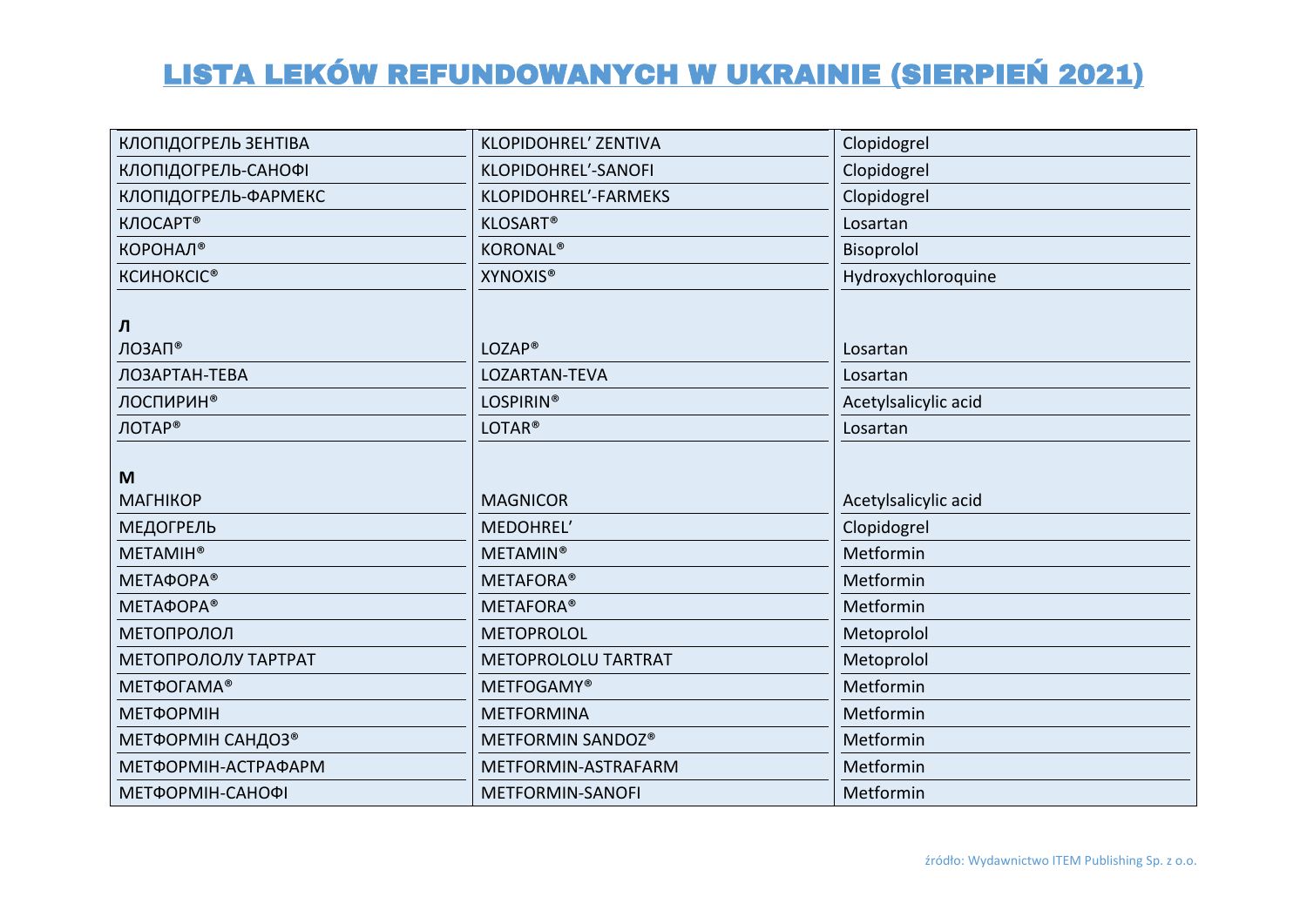| МЕТФОРМІН-ТЕВА           | METFORMIN-TEVA           | Metformin           |
|--------------------------|--------------------------|---------------------|
|                          |                          |                     |
| H                        |                          |                     |
| <b>НІТРОГЛІЦЕРИН</b>     | NITROHLITSERYN           | Glyceryl trinitrate |
| НІТРОГЛІЦЕРИН-ЗДОРОВ'Я   | NITROHLITSERYN-ZDOROV'YA | Glyceryl trinitrate |
| <b>НІФЕДИПІН</b>         | <b>NIFEDYPIN</b>         | Nifedipine          |
| <b>НІФЕДИПІН-ДАРНИЦЯ</b> | NIFEDYPIN-DARNYTSYA      | Nifedipine          |
|                          |                          |                     |
| $\mathbf{o}$             |                          |                     |
| <b>ОНЕКЛАПЗ</b>          | <b>ONEKLAPZ</b>          | Clopidogrel         |
|                          |                          |                     |
| П                        |                          |                     |
| ПЛАТОГРІЛ <sup>®</sup>   | <b>PLATOHRIL®</b>        | Clopidogrel         |
| ПУЛЬМІКОРТ ТУРБУХАЛЕР    | PUL'MIKORT TURBUKHALER   | <b>Budesonide</b>   |
|                          |                          |                     |
| P                        |                          |                     |
| <b>РОТАРИТМІЛ</b>        | <b>ROTARYTMIL</b>        | Amiodarone          |
|                          |                          |                     |
| $\mathsf{C}$             |                          |                     |
| САЛЬБУТАМОЛ              | SAL'BUTAMOL              | Salbutamol          |
| САЛЬБУТАМОЛ-ІНТЕЛІ       | SAL'BUTAMOL-INTELI       | Salbutamol          |
| САЛЬБУТАМОЛ-НЕО          | SAL'BUTAMOL-NEO          | Salbutamol          |
| СИМВАСТАТИН АНАНТА       | SYMVASTATYN ANANTA       | Simvastatin         |
| СИМВАСТАТИН САНДОЗ®      | SYMVASTATYN SANDOZ®      | Simvastatin         |
| СИМВАСТАТИН-ТЕВА         | SYMVASTATYN-TEVA         | Simvastatin         |
| СПІРОНОЛАКТОН САНДОЗ®    | SPIRONOLAKTON SANDOZ®    | Spironolactone      |
| СПІРОНОЛАКТОН-ДАРНИЦЯ    | SPIRONOLAKTON-DARNYTSYA  | Spironolactone      |